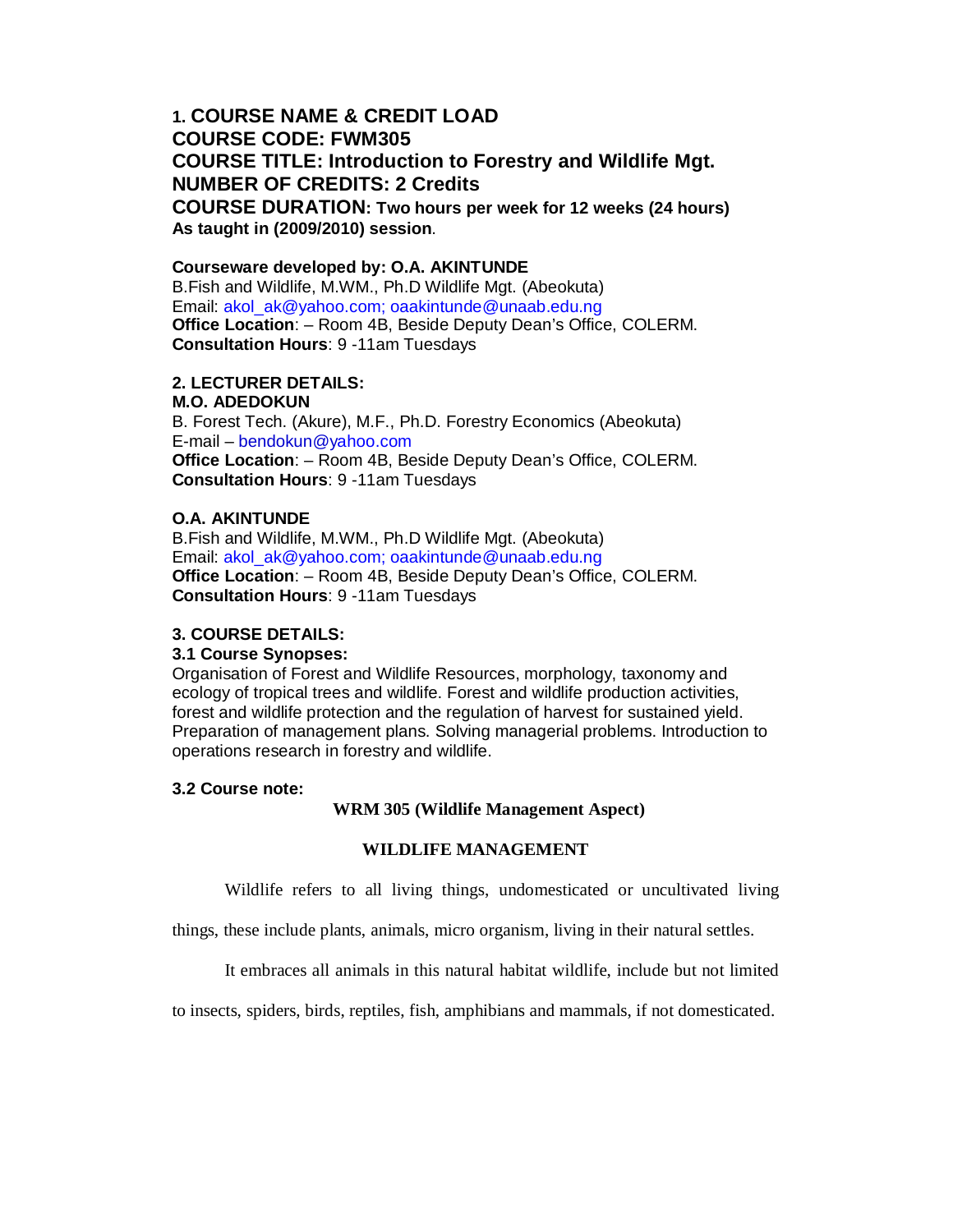**BIOLOGICAL DIVERSITY –** Refers to total variability of living organisms in the planets. It is define in terms of genes species and ecosystems. As a biological concept, biodiversity is essential and necessary for human survival.

**ECOSYSTEM –** Is the total interaction between living things and non-living environment.

**WILDLIFE MANAGEMENT –** It entails the application of business method and ecological knowledge to manipulate undomesticated fauna and flora. It could simply be put as a wise use of resources. It also implies the application of ecological principle to the management of wildlife.

**TOURISM –** Is an act of science that takes care of relaxation, transportation or recreation that enhance psychological devlpt.

### **AIMS AND OBJECTIVES**

### **GOALS OF WILDLIFE MANAGEMENT**

- 1. The primary aim of wildlife management is the preservation wild species and allowing nature to follow a balance pattern.
- 2. Direct or indirect manipulation of wild fauna population via cropping culling, and other habitat management tools so as not to exceed the carrying capacity of habitat or ecosystem.
- 3. Maintenance of useful and desirable species because of genetic values, aesthetic values, financial value, medicinal value etc.
- 4. Sustained yield management through limiting consumptive utilization of resources.

### **DEFINITION OF TERMS**

**CULLING –** It is a selective removal of the aggressive, diseased, weak or stubborn spp from the ecosystem. It is also aimed at preventing competition.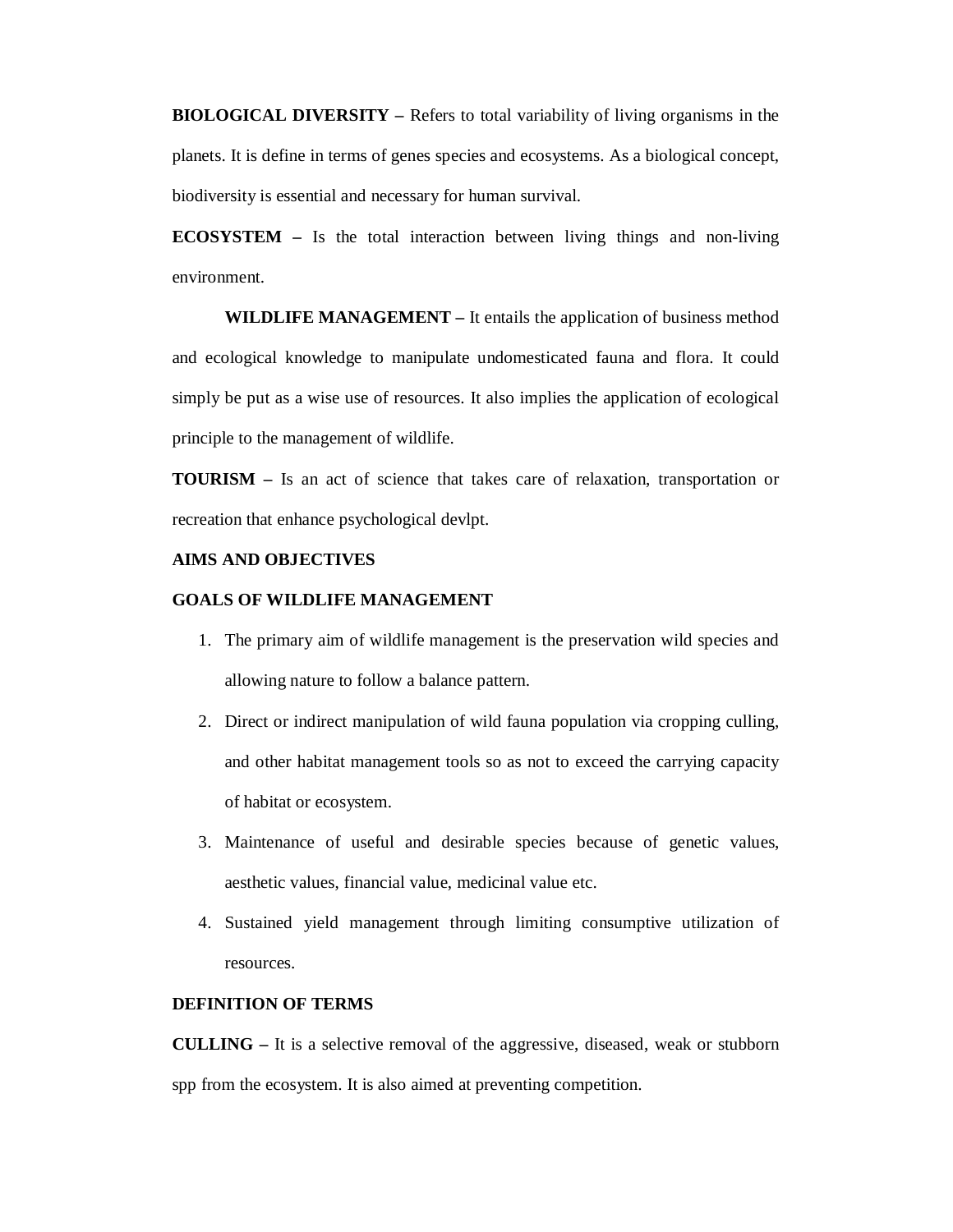**HABITAT:** A place where organisms lives and its surroundings. It supplies basic requirement for the organisms.

**POPULATION:-** The total numbers of a group of individuals of all kinds of organisms.

**CROPPING:-** Refers to a deliberate removal from a population of animal in an environment, especially when there is overcrowd i.e. population has exceeded its carrying capacity.

**STANDING CROP:**- It is the composition (biomass) of animal supported per unit area.

**NATALITY RATE:-** Same as birth rate or the number of individual produced per unit time.

**SPECIES:**- A group of inter breed individual living together in a summer environment under similar ecological relationships.

**ECOLOGICAL NICHE:-** It is the status of an individual animal in an environment.

It lives, feed and inter breed.

**MORTALITY RATE:-** It is the rate at the animal individual animal die at a given period of time. It also refers to death rate.

**TOURISM:-** Is the act and science that takes care of relaxation, transportation or recreation that enhance psychological devlpt.

**CARRYING CAPACITY –** The total number of animals that a habitat can sustain without affecting the ecological balance.

**CONSERVATION –** Is a management or wise use of biosphere resources in a sustainable way without affecting the habitat and ecosystem. Conservation involves preservation, maintenances, sustainable utilization and restoration of natural environment.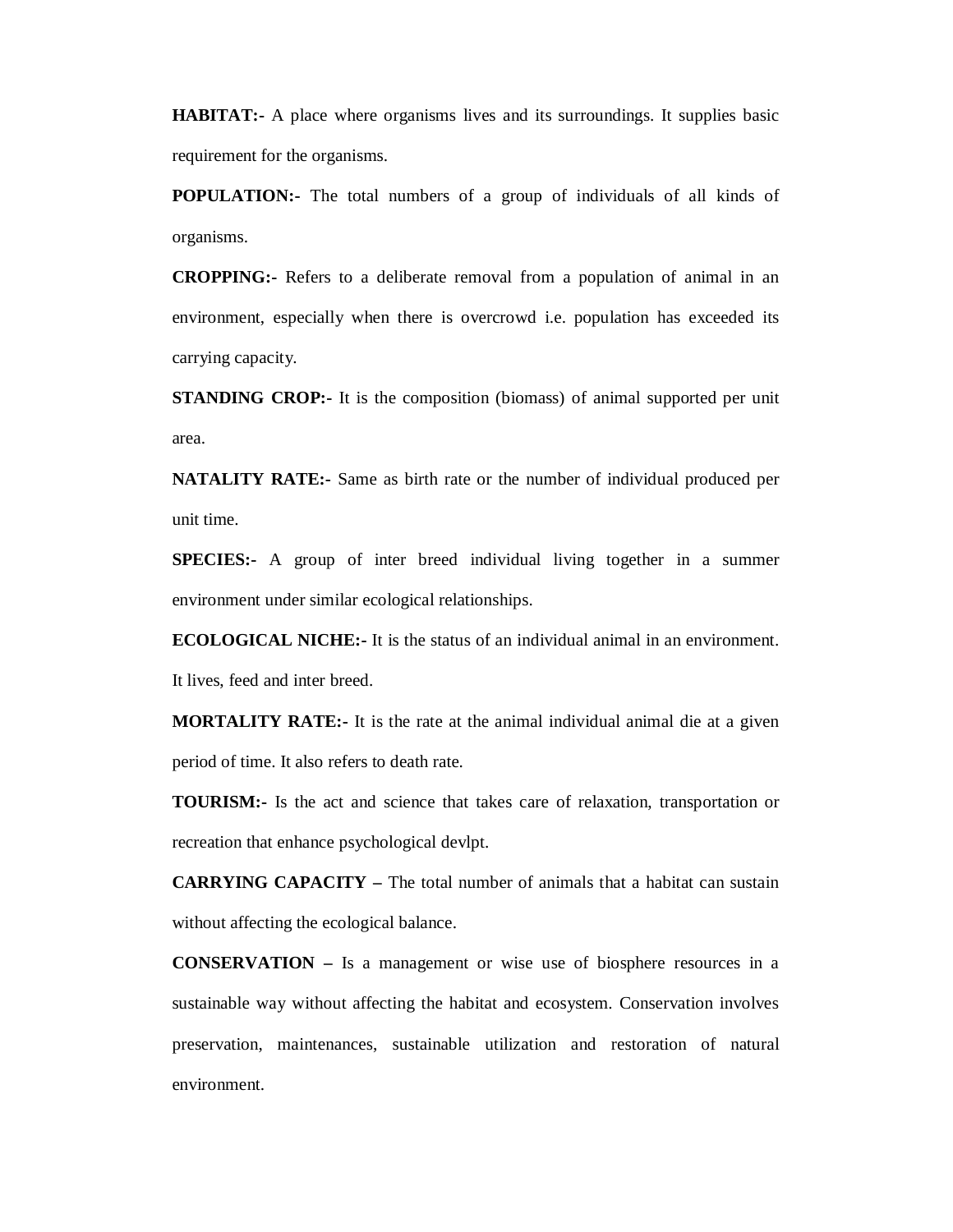**CONSUMPTIVE UTILIZATION –** Is the extraction of wildlife resources for the production of consumer goods and services. Apart from providing food, other types consumptive value of wildlife resources include production of skin and hides, materials for decoration and crafts, fruits, oil, honey, medicine, sport hunting, farming activities and mineral resources exploitation.

**NON-CONSUMPTIVE UTILIZATION –** Is the provision of natural amenities and services by wildlife resources for recreational uses such as game viewing, nature trails, swimming and other water related recreational activities in lakes, water falls. It also includes spiritual and religious activities or any psychological recreation/values.

# **IMPORTANCE OF WILDLIFE MANAGEMENT**

- 1. As a source of animal protein and Bush meat production.
- 2. Game viewing and Tourism wildlife reserves, national parks and resources centre have encourage recreation 'and tourism, it is a non-consumptive value of wildlife. Area whereby human being can relax for life regeneration. Recreational environments include zoological gardens, natural parks, Game reserves, sanctuaries and museum etc.

Nature tourisms have auxiliary components such as Hotels, resort centres, parks and Gardens.

- 3. Income generation to the Nation or state
- 4. Education and Research
- 5. Aesthetic value
- 6. Employment creation
- 7. Protection of Biodiversity
- 8. Genetic conservation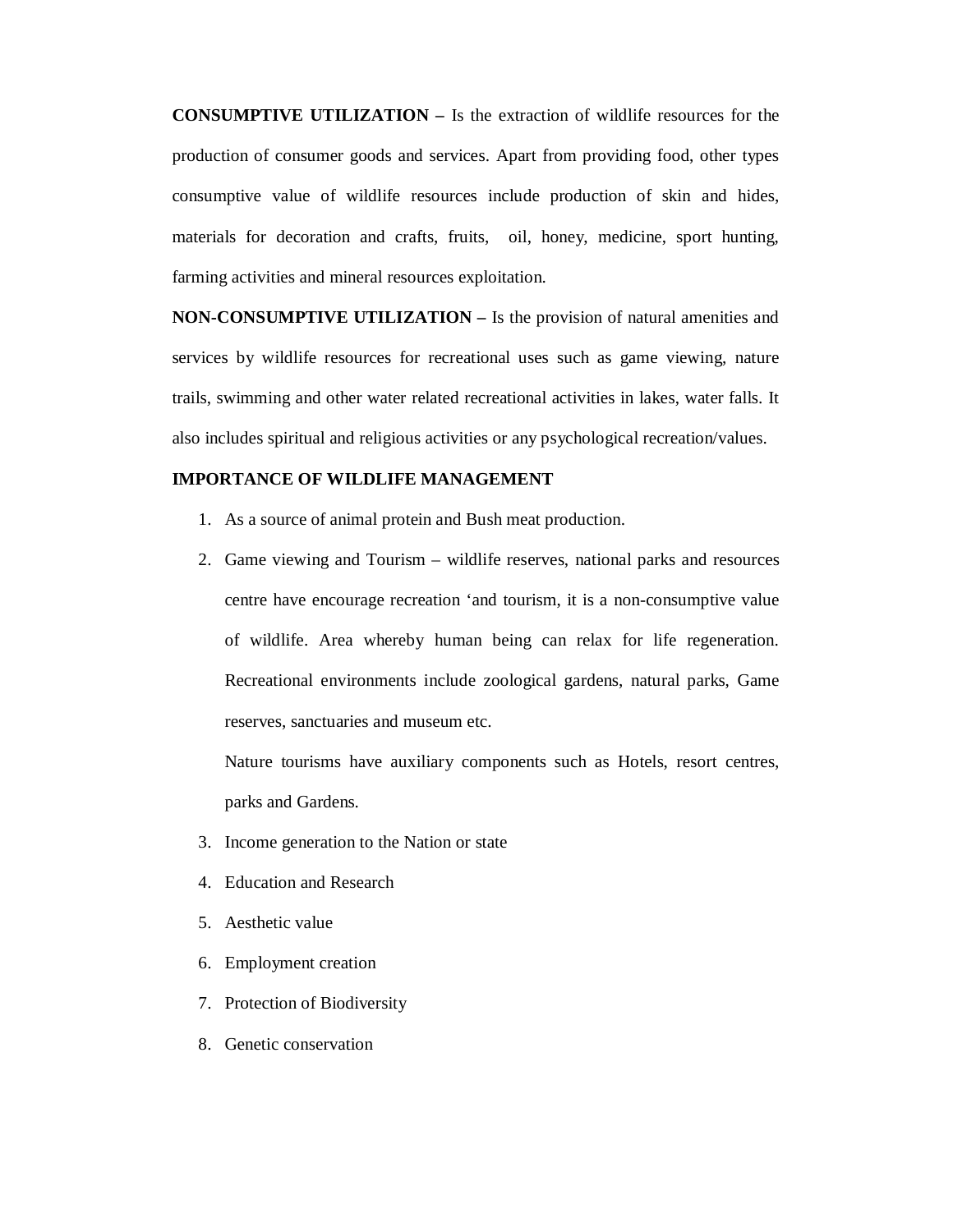- Revenue is generated from game viewing, Tourism, sales of wildlife products, Export of production. It is also a source of income for farmers and hunters. Also from penalties.
- Create job opportunities for both skilled and unskilled labour e.g. Researcher, Managers, rangers and market women etc.
- 9. Pharmaceuticals, Research and medicinal values. Ecological behaviours and knowledge are utilized in research works and also animals are used as testing ground for drugs.

# **PRESENT STATE OF NIGERIA WILDLIFE**

Decades age, Nigeria wildlife resources where abundant, but now days they have suffered depletion owing to indiscriminate hunting practices with the use of local and sophisticated equipments e.g. dane guns, traps, catapult etc. worst still, the low penalties attached with indiscriminate use of resources (wildlife) are low. This calls for immediate re-orientation of human awareness and conservative instinct or mentality. Government Politics and policies, poverty, predatory instinct of man, etc

#### **REASON FOR THREATHENING**

1. Poverty

- 2. Agriculture and mining
- 3. Use of chemical affect plants
- 4. Pollution
- 5. Over population
- 6. Urbanization.
- 7. Taste for wildlife animals
- 8. Technological developments and demands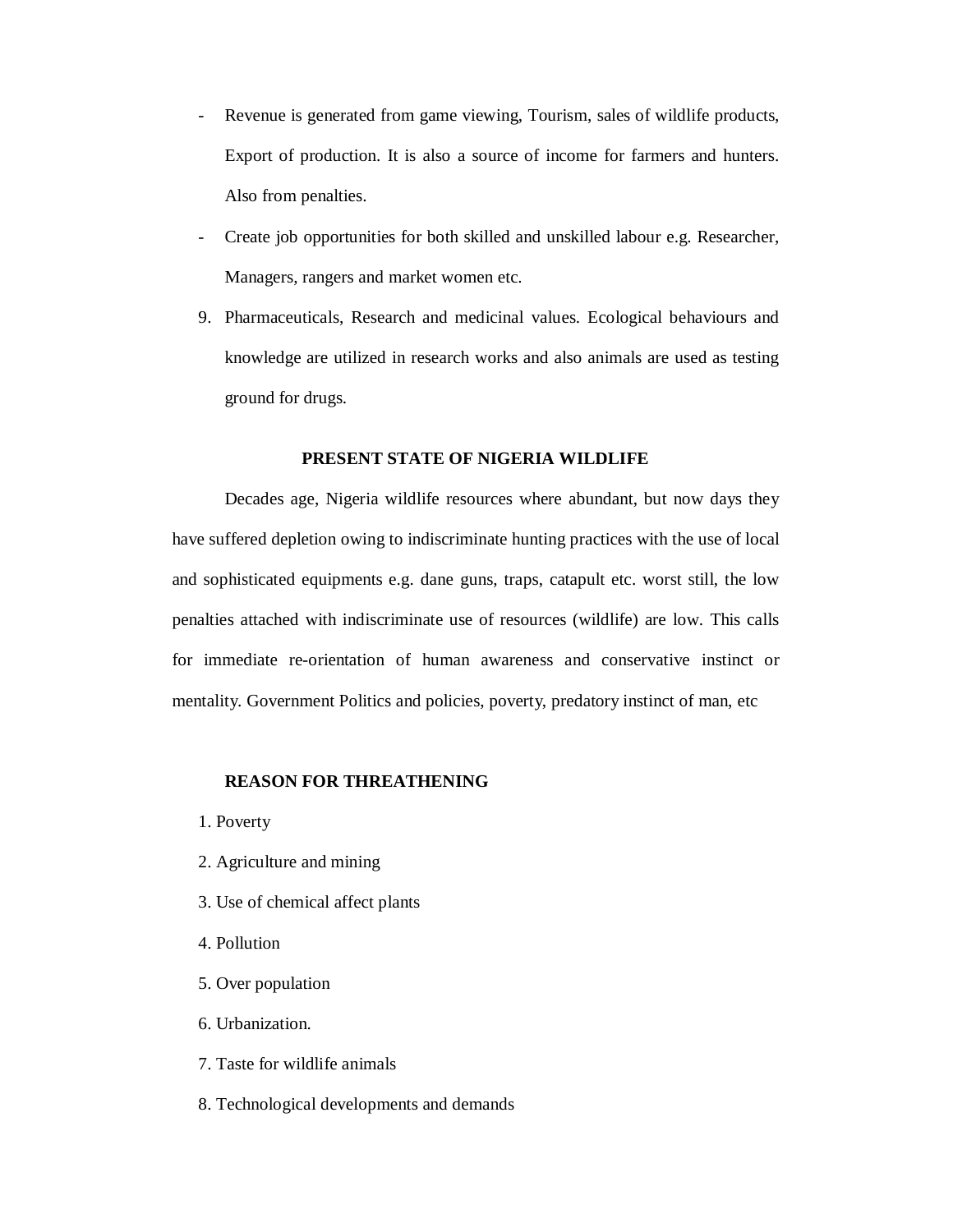- 9. Inefficient and unstable govt policies
- 10. politics
- 11. Availability of sophisticated weapons

#### **WILDLIFE CONSERVATION**

Rational utilization/Management/protection of natural resources – It is the management or rational utilization of the human use of the biosphere so that it may yield it greatest sustainable benefit or the use / wise use of natural resources. Protected areas of wildlife animals are broadly divided into two:.

**EX-SITU –** Conservation of wildlife resources outside their natural environment or habitat. e.g. Zoological gardens, museum/mausoleum, aquariums, laboratories etc

**IN-SITU –** Conservation of wildlife resources in their natural environment or habitat

e.g. Biosphere conservation, national parks, game reserves, sanctuaries etc.

**NATIONAL PARK** – There is wise use of resources on limit permission.

**GAME RESERVE** – There is total preservation of resources.

National park contains some ecological features like shrines, old but unique archeological features, landscape areas of unique importance are preserved in NP.

It is a large area or expanse of land controlled by federal government. Game reserve is restricted for game conservation, it is owned by the state government;

**STRICT NATURE RESOURCES – It is created by federal government to conserve** endangered resources, natural environment or landscape this includes endangered plants and animal spps.

**BIOSPHERE RESERVE –** It is created by federal government to conserve the living things in the environment. It serves as a field laboratory, for training and research. It is divided into 3 zones.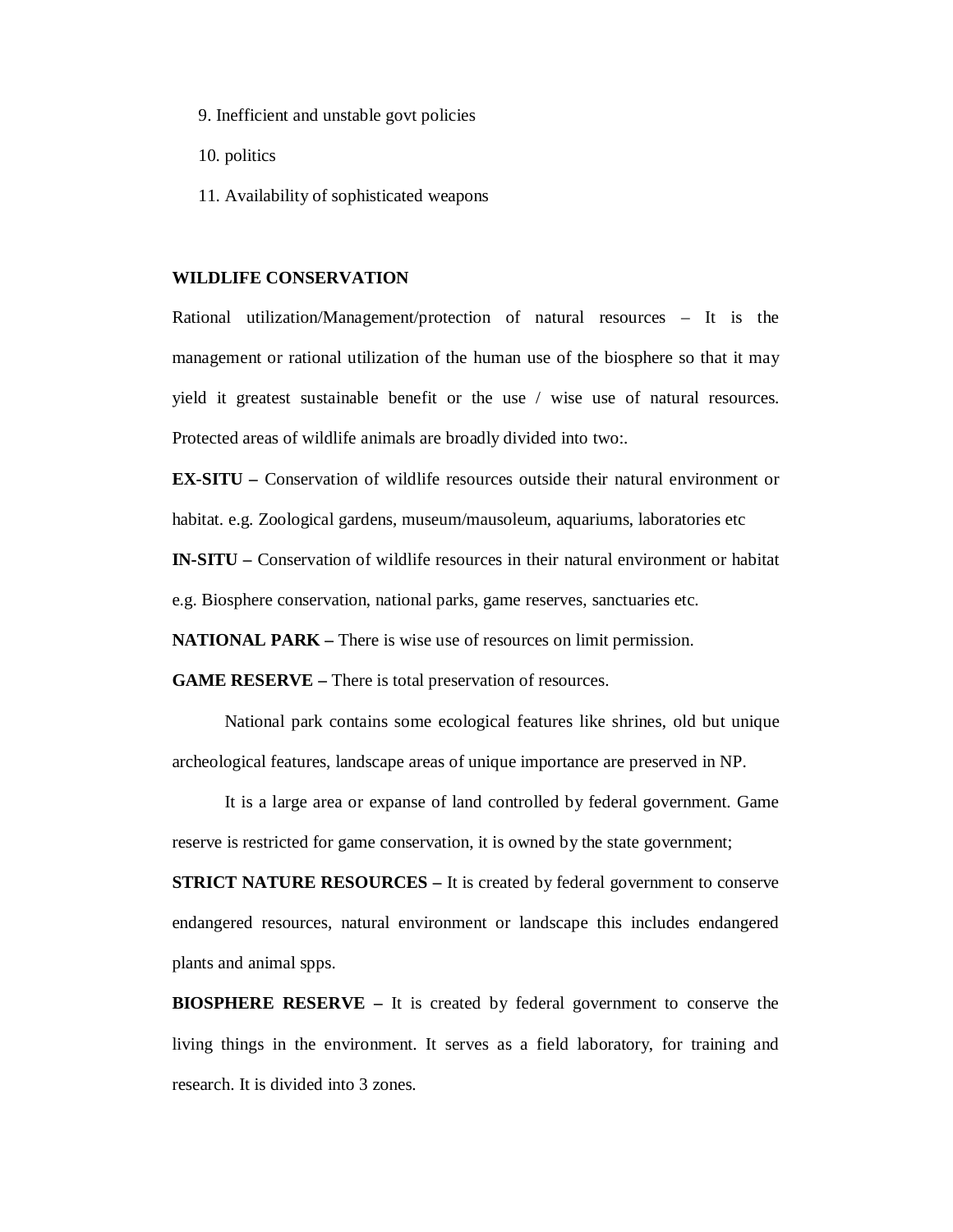- (1) **Buffer Zone –** It is the adjoining area around the core area for non-destructive activities. It is restricted and it's like a ranging zone for animals.
- (2) **Core Zone –** It conserve biological resources, no management practices is allowed for exploitation activities.
- (3) **Transition Zone –** There is controlled utilization/permission. Farming is allowed and is also controlled by federal government.

**Home range:-** Is the basic living area for an individual and sometimes a group. OR

**Home range:-** Is a more or less limited area within which an animal moves to conduct its activities.

**Territory:-** Is an defended area. This may be seasonal and thus smaller than the home range.

**Preservation:-** Is to protect something, that might include endangered animals, to keep them safe.

### **MAJOR PURPOSE OF CONSERVATION**

This is because wild resources are threatened and their habitat is endangered because of the activities of man: there is the need for conservation.

#### **Major management areas in protected areas.**

- Resources management
- Management of facilities and services
- Visitors management

# **HOW CAN WE MANAGE RESOURCES IN A NATIONAL PARK**

- Management of vegetation, habitat and or grazing land.
- Control logging
- Regeneration practices where necessary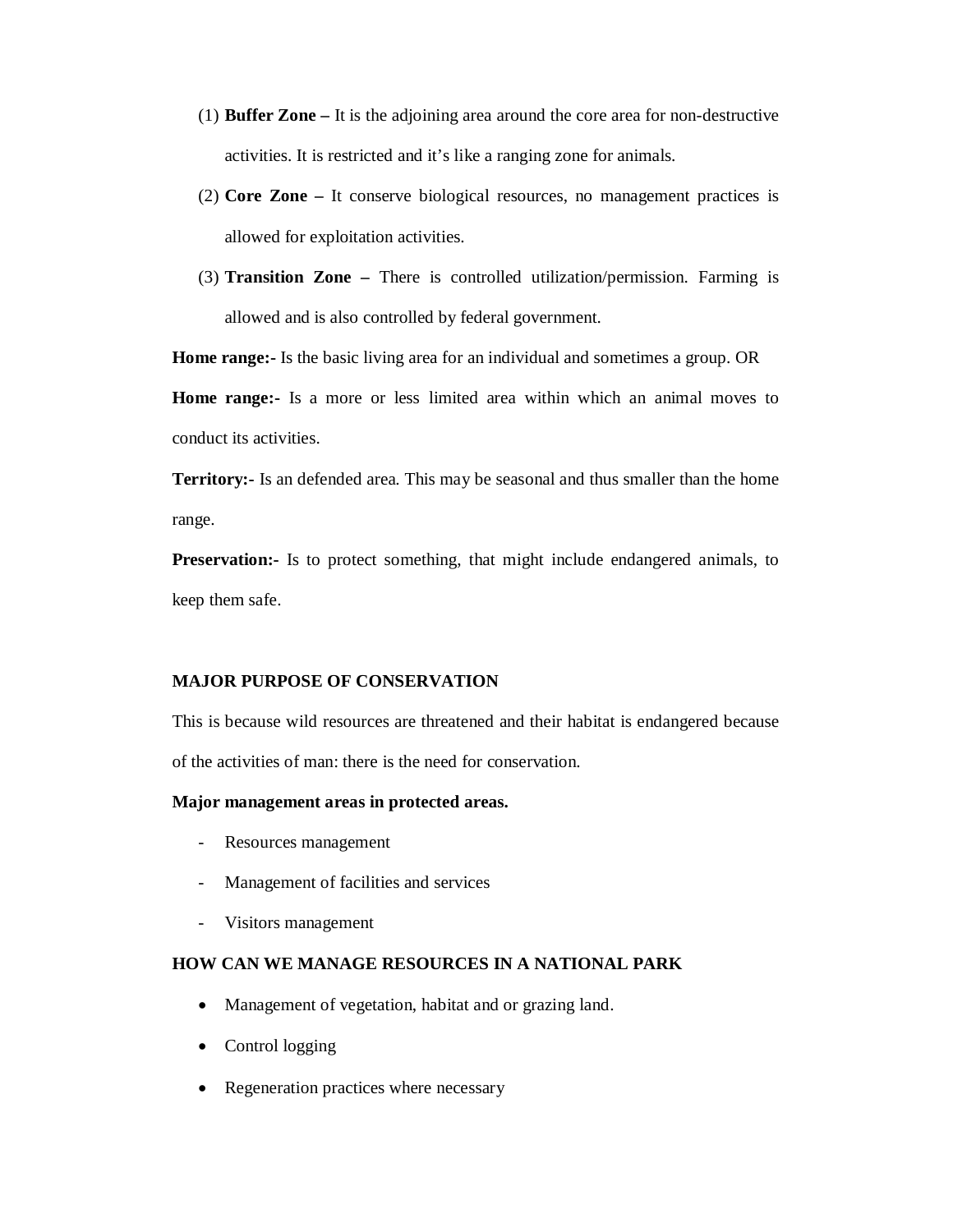- Control burning
- Silvicultural practices such as thinning, aforestation, restocking/reseeding.
- conserving soil qualities and encouraging soil fertility
- Application of organic fertilizer.
- Culling and cropping via spot hunting(with hunting permit) where necessary
- Control of predators and pests
- Fencing and enlargement of buffer zone
- Discourage competition/conflict
- Disallow poaching
- Provision of semi-natural water holding areas and salt licks centres
- Enforcement of policies and laws, stiff penalties
- Provision of rangers and guards with sound ammunition
- Encouragement of scientific research to provide detail ecological and compositional bio-data of the resources in the protected area or information to enhance management of the spps and the environment/habitat. Conflict and competitions among animals especially herbivore and the knowledge of the animals to enhance proper management practices.

# **Habitat involves**

- Preservation / protection
- Sustainable utilization
- Maintaining management
- Restoration
- Enhancement of natural habitat

# **Management of facilities and services**

Facilities found within and NP are: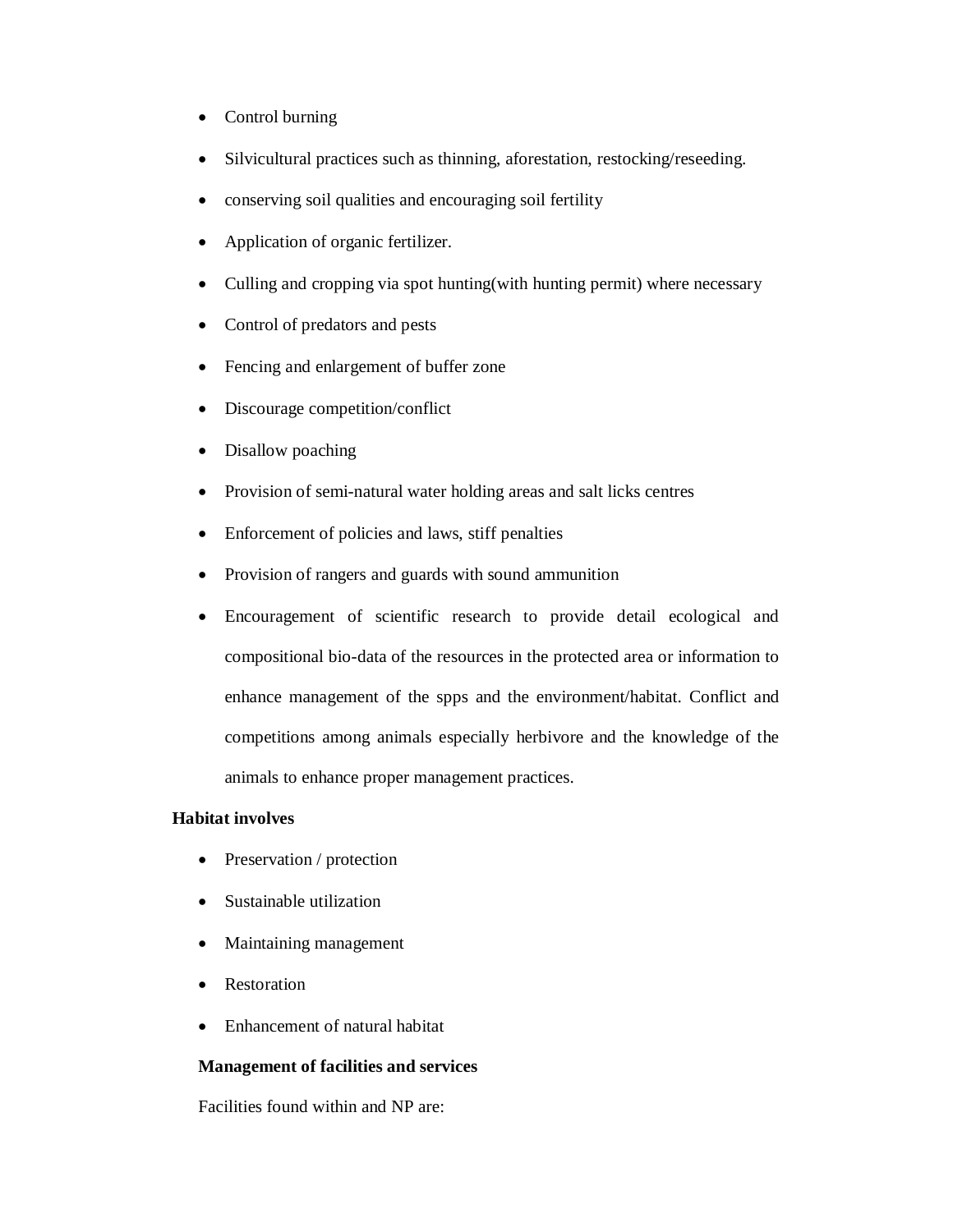Recreational facilities, catering services, Ammunitions, equipments, transportation facilities, Educational facilities, tours by servicing, keeping a safe environment, repairing spare parts, Good storage facilities and repairing/maintenance routine programmes.

# **Management of visitors in a N.P**

- (1) Safety arrangement By provision of rangers to guide and guard visitors. control the movement of visitors in areas with carnivores or delicate vegetation/environment e.g deep pools or crocodile valley.
- (2) Provision of recreational facility
- (3) Provision of accommodation
- (4) Refreshment centres

NP is been managed by administration board. The director is responsible for execution of policies of the board of the day and day activities.

# **PROBLEMS OF WILDLIFE CONSERVATION**

- 1. Poaching (illegal hunting), indiscriminate killing; collection of hatchlings, eggs, etc.; debarking of trees, root/tuber extraction, collection of fruits and leaves and illegal felling of trees.
- 2. Boundary problems/community conflict
- 3. Lack of strict laws and regulation and guard against indiscriminate killings, collection of hatchings etc.
- 4. Fire outbreak
- 5. Overgrazing
- 6. Lack of conservation awareness
- 7. Lack of trained personnel
- 8. Insufficient funds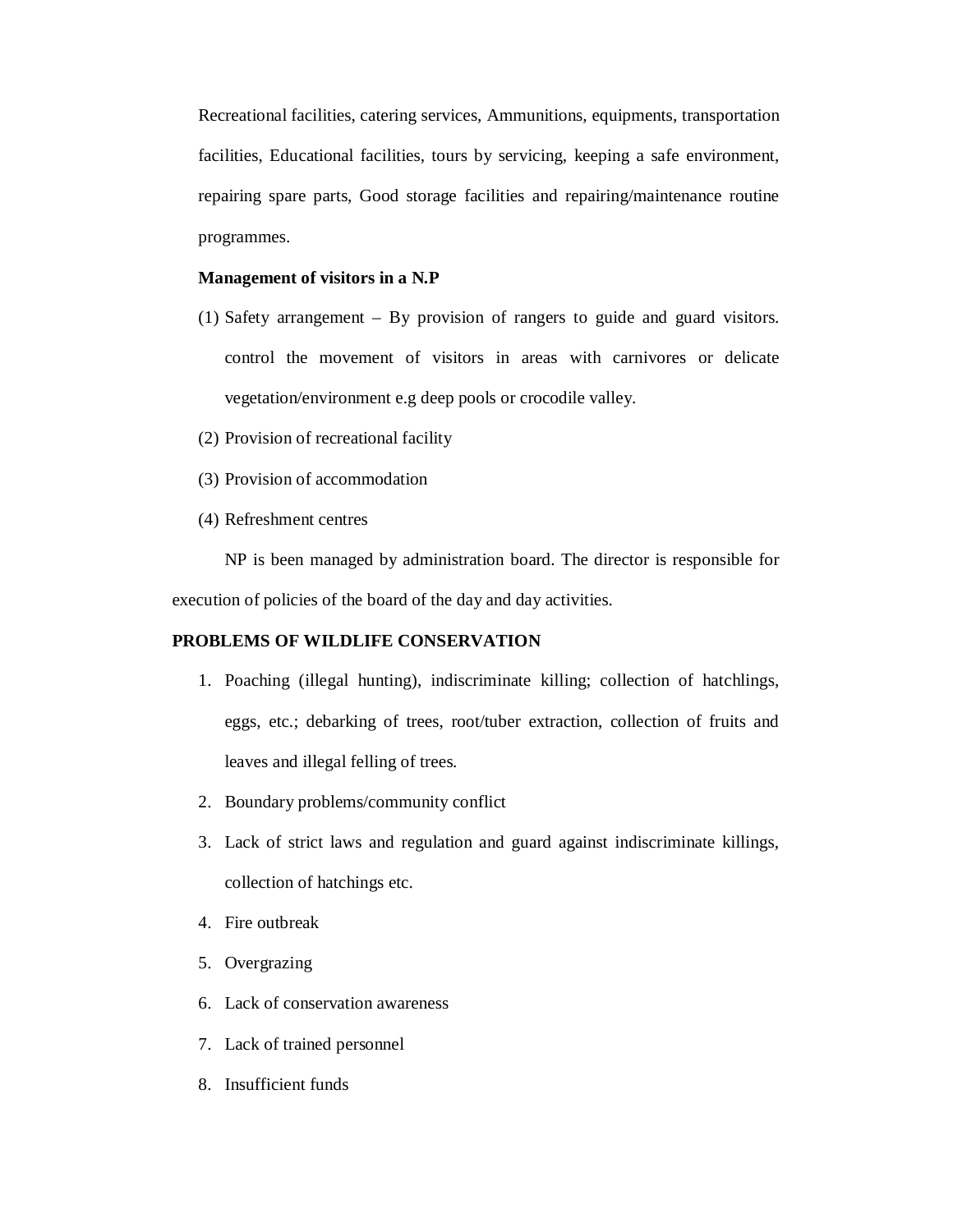- 9. Land conflict
- 10. Conversion of forest land to agric with diff agricultural practices.
- 11. Lack of infrastructural facilities and development
- 12. poverty
- 13. govt politics and policies

# **SOLUTION TO WILDLIFE CONSERVATION PROBLEM**

- 1. Anti-poaching practices
- 2. Effective law and policy
- 3. Adequate supply of equipments
- 4. Adequate public relation
- 5. Demarcation of ample buffer zone
- 6. Provision of good infrastructural facilities.
- 7. Proper training of conservation staff personnel
- 8. Visitor's facilities should be used outside conservation zones.
- 9. Wildlife extension and environmental awareness.
- 10. Encouragement of wild animal domestication practices
- 11. Enlargement of livestock production to take care of growing demand for meat
- 12. Creation of job opportunities for teaming jobless population.

# **STRATEGIES FOR WILDLIFE CONSERVATION**

- 1. Establishment of game reserves as protected areas
- 2. Reservation of land areas for/ as grazing reserves
- 3. Enhance and promotion in wildlife awareness and conservation education
- 4. Establishment and devpt of zoos, wildlife parks etc.
- 5. Encouragement of wildlife domesticated programmes.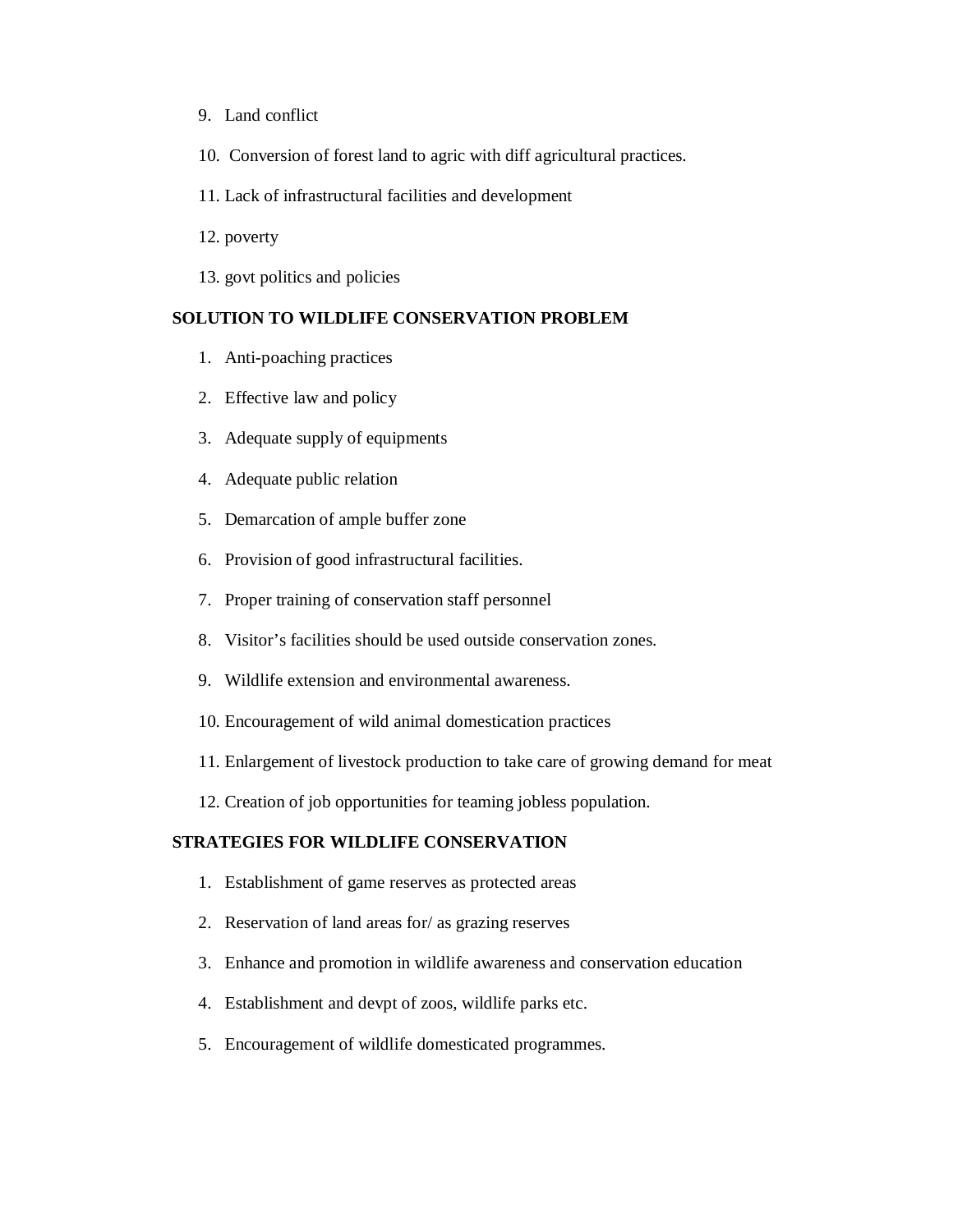- 6. Proper devpt of livestock and fisheries industries as an alternative source animal protein.
- 7. Incorporation of wildlife conservation education programme into institutions
- 8. Develpt of game ranches.
- 9. Enactment of conservation laws and policies.
- 10. Devlpt and execution of government policies.

### **NATIONAL PARKS**

# **Duties of Board of Director**

- To maintain co-existence between parks and surrounding communities.
- Ensure implementation of national park policy.
- Also advice government on national park devlpt.
- To conserve and preserve flora and fauna and archeological features of the environment.
- Advice government on adequate and efficient utilization of resources.
- They encourage general education and awareness of the knowledge of wild animals and vegetation.
- Promote ecotourism and other socio-ecological activities within the park